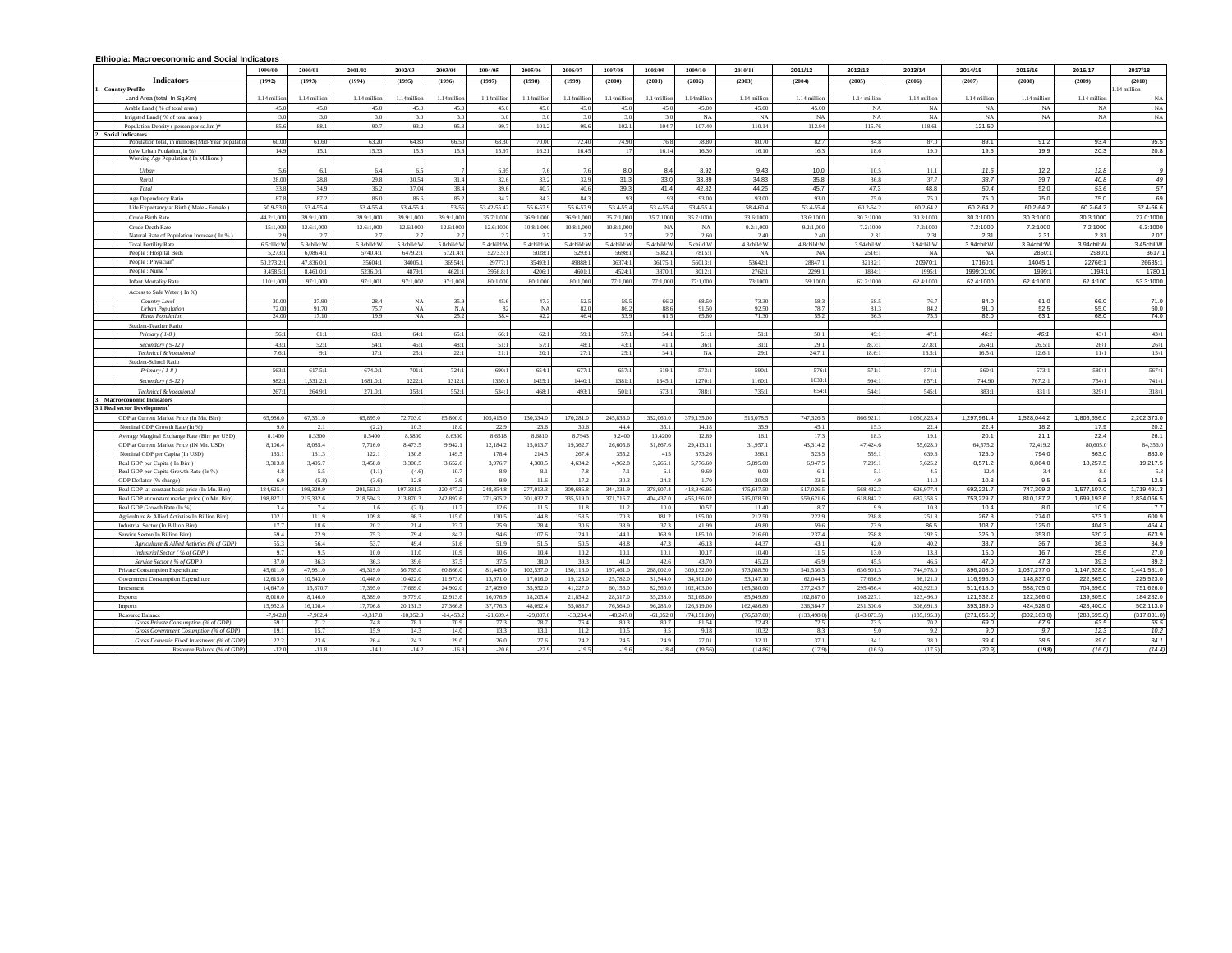| Continued                                          |                                                                  |             |               |               |              |              |             |            |             |                |                |                |            |             |             |              |              |             |             |             |
|----------------------------------------------------|------------------------------------------------------------------|-------------|---------------|---------------|--------------|--------------|-------------|------------|-------------|----------------|----------------|----------------|------------|-------------|-------------|--------------|--------------|-------------|-------------|-------------|
|                                                    |                                                                  | 1999/00     | 2000/01       | 2001/02       | 2002/03      | 2003/04      | 2004/05     | 2005/06    | 2006/07     | 2007/08        | 2008/09        | 2009/10        | 2010/11    | 2011/12     | 2012/13     | 2013/14      | 2014/15      | 2015/16     | 2016/17     | 2017/18     |
|                                                    | <b>Indicators</b>                                                | (1992)      | (1993)        | (1994)        | (1995)       | (1996)       | (1997)      | (1998)     | (1999)      | (2000)         | (2001)         | (2002)         | (2003)     | (2004)      | (2005)      | (2006)       | (2007)       | (2008)      | (2009)      | (2010)      |
|                                                    |                                                                  |             |               |               |              |              |             |            |             |                |                |                |            |             |             |              |              |             |             |             |
| 3.2 Monetory Indictors                             |                                                                  |             |               |               |              |              |             |            |             |                |                |                |            |             |             |              |              |             |             |             |
|                                                    | Narrow Money Supply (M1) (In Mn. Birr)                           | 13,050.     | 13,745.8      | 15,182.       | 16,446.7     | 19,065.9     | 21,289.8    | 23,811.9   | 29,773.4    | 36,875.5       | 42.112         | 52,434.6       | 76,171.00  | 94,849.88   | 114,745.69  | 134,063.78   | 154,706.34   | 178,609.66  | 216,794.60  | 281,154.70  |
|                                                    | Broad Money Supply (M2) (In Mn. Birr)                            | 22.177      | 24.516.2      | 27,322.0      | 30,090.1     | 34,655.9     | 40.212.1    | 46,377.4   | 56,860.3    | 69.918.2       | 82,509.8       | 104.432.4      | 145,376.97 | 189,398.78  | 235,313.59  | 297.746.59   | 371.328.91   | 445.266.25  | 573,408.60  | 740,572.50  |
|                                                    | Net Foreign Assets (In Mn. Birr)                                 | 4,770.6     | 4,800.0       | 7,822.5       | 11,049.2     | 11,766.9     | 13,868.0    | 12,109.6   | 13,927.3    | 12,140.6       | 17,976.8       | 27,189.8       | 55,534.68  | 39,787.69   | 45,648.53   | 45,972.30    | 37,570.95    | 21,524.19   | 38,034.79   | 39,376.20   |
|                                                    | Reserve Requirement (CBs)                                        | 924.1       | 1.081.8       | 1,163.9       | 1,320.3      | 1549.35      | 1.828.4     | 2,120.9    | 2.592.5     | 9,112.9        | 11,183.3       | 14,368.0       | 20,495.20  | 18,080.56   | 11,708.82   | 14,479.39    | 18,250.35    | 21,745.43   | 28,280.80   | 36,385.80   |
|                                                    | Interest Rate (In %)                                             |             |               |               |              |              |             |            |             |                |                |                |            |             |             |              |              |             |             |             |
|                                                    | Minimum Deposit Rate                                             |             |               |               |              |              |             |            |             |                | 4.1            | 4.0            | 5.00       | 5.00        | 5.00        | 5.00         | 5.00         | 5.00        | 5.00        | 7.00        |
|                                                    | <b>Lending Rate</b>                                              | $10.5 - 13$ | $10.5 - 15.0$ | $8.0 - 10.2$  | $8.0 - 10.5$ | $8.0 - 10.5$ | $7 - 14$    | $7 - 14$   | $7 - 14$    | $8 - 15$       | $8-16.2$       | 12.25          | 11.88      | 11.88       | 11.88       | 11.88        | 11.88        | 12.75       | 12.75       | 13.50       |
|                                                    | Total Net Domestic Credit (in mn. Birr)                          | 26,271.0    | 27,551.6      | 27,550.2      | 28,202.3     | 31138.781    | 40305.8     | 49295.9    | 61585.0     | 80772.6        | 89,203.        | 104,413.5      | 135,553.87 | 189,080.81  | 233,404.32  | 300,026.58   | 393,421.73   | 490,230.35  | 631,156.20  | 784,633.10  |
|                                                    | Government                                                       | 14,775.7    | 15,171.0      | 15,985.1      | 17,229.8     | 19199.154    | 21663.8     | 25266.4    | 30290.2     | 34169.2        | 32,786.        | 33,013.1       | 28,651.65  | 21,557.41   | 21,965.52   | 26,929.74    | 30,735.25    | 47,548.36   | 85,441.85   | 102,002.8   |
|                                                    | Other Sectors                                                    | 11,495.3    | 12,380.6      | 11,565.1      | 10.972.6     | 11939.627    | 18642.0     | 24029.6    | 31294.8     | 46603.4        | 56,416.5       | 71,400.4       | 106.902.22 | 167,523.40  | 211,438.80  | 273,096.84   | 362,686.48   | 442,681.99  | 545,714.40  | 682,630.30  |
|                                                    | 3.3 Average annual inflation rate (CPI growth rate) <sup>3</sup> |             |               |               |              |              |             |            |             |                |                |                |            |             |             |              |              |             |             |             |
| Country Level                                      |                                                                  |             |               |               |              |              |             |            |             |                |                |                |            |             |             |              |              |             |             |             |
|                                                    | -General inflation                                               | 5.4         | $-0.3$        | $-106$        | 10.9         | 7.3          | 6.1         | 10.6       | 15.8        | 25.3           | 36.4           | 2.8            | 18.1       | 34.1        | 13.5        | 8.1          | 7.7          | 9.7         | 7.2         | 13.1        |
|                                                    | -Food inflation                                                  | 7.6         | $-1.7$        | $-19.1$       | 21.5         | 11.5         | 7.4         | 13.0       | 17.5        | 34.9           | 44.2           | $-5.4$         | 15.7       | 42.9        | 12.6        | 5.9          | 7.4          | 11.2        | 7.4         | 16.5        |
|                                                    | -Non-food inflation (core inflation)                             | 2.5         | 1.4           | 03            | 0.2          | 2.2          | 4.4         | 7.1        | 13.5        | 12.5           | 23.8           | 18.2           | 21.8       | 22.4        | 14.8        | 10.6         | $\mathbf{a}$ | 8.1         | 1.1         | 9.2         |
| Addis Ababa                                        |                                                                  |             |               |               |              |              |             |            |             |                |                |                |            |             |             |              |              |             |             |             |
|                                                    | -General inflation                                               | 4.2         | $-1.4$        | $\mathcal{S}$ | 46           | 5.6          | 7.2         | 84         | 19.2        | 20.8           | 29.4           | 10.1           | 19.4       | 24.8        | 12.6        | 8.5          | 7.6          | 10.3        | 30          | 8.3         |
|                                                    | -Food inflation                                                  | 7.2         | $-7.8$        | $-10.7$       | 9.4          | 8.6          | 5.7         | 13.0       | 25.4        | 32.1           | 41.5           | $\Lambda$ 1    | 14.8       | 30.6        | 13.1        | 4.6          | 12.2         | 16.6        | 1.3         | 8.8         |
|                                                    | -Non-Food inflation (core inflation)                             | 0.6         | 5.6           | $-0.8$        | 0.9          | 3.0          | 7.6         | 4.6        | 14.0        | 12.7           | 19.2           | 16.0           | 23.5       | 21.1        | 11.9        | 11.4         | 4.4          | 58          | 4.3         | 7.9         |
|                                                    |                                                                  |             |               |               |              |              |             |            |             |                |                |                |            |             |             |              |              |             |             |             |
| .4 External Trade(In Mn.USD)                       |                                                                  |             |               |               |              |              |             |            |             |                |                |                |            |             |             |              |              |             |             |             |
|                                                    | Export of goods & services                                       | 984         | 979.1         | 982.7         | 1150.6       | 1520.6       | 1895.8      | 2149.5     | 2498.1      | 3127.9         | 3399.          | 4,050.33       | 5,343.12   | 5,993.41    | 5,978.47    | 6,451.62     | 6,057.81     | 6,077.3     | 6,257.2     | 7,099.7     |
|                                                    | Import of goods & services                                       | 1,959.8     | 1.936.4       | 2,073.1       | 2,408.7      | 3,259.8      | 4.439.6     | 5,602.7    | 6,254.2     | 8,326.9        | 9,292.3        | 9,858.40       | 10.160.72  | 13,805.17   | 13,864.19   | 16,197.24    | 19,848.9     | 20,556.2    | 19,710.0    | 19,653.4    |
|                                                    | Net trade in goods & services                                    | $-975.8$    | $-957.3$      | $-1,090.4$    | $-1,258.1$   | $-1,739.3$   | $-2,543.8$  | $-3,453.2$ | $-3,756.1$  | $-5,199.0$     | $-5,892.$      | $-5,808.4$     | $-4,817.6$ | $-7,811.8$  | $-7,885.7$  | $-9,745.6$   | $-13,791.1$  | $-14,478.9$ | $-13,452.9$ | $-12,553.$  |
|                                                    | Current account balance including official transf                | (334.8)     | (242.4)       | (361.0)       | $-93.8$      | $-401.5$     | $-771.3$    | $-1,470.9$ | $-991.3$    | $-1,492.4$     | $-1,634.7$     | $-1,193.2$     | $-201.9$   | $-2,778.0$  | $-2,780.3$  | $-4,168.1$   | $-7,401.6$   | $-6,659.3$  | $-6,539.2$  | $-5,227.3$  |
|                                                    |                                                                  | 151.7       | 258.6         | 509.0         | 368.6        | 386.7        | 491.9       | 614.3      | 760.4       | 1,031.2        | 1648           | 2,421.02       | 2,995.93   | 2,283.28    | 3,291.23    | 4,134.57     | 8,285.61     | 6,577.7     | 6,895.1     | 6,397.3     |
|                                                    | Capital account balance                                          | (393.7)     | (70.5)        | 300.2         | 1381.894676  | 389.5463487  | 66.40934667 | 37         | 29.98       | $-251.6939401$ | 18.7           | 316.68         | 1,384.20   | (972.79     | (6.52)      | (96.89)      | (521.41)     | $-830.9$    | 658.6       | $-201.6$    |
|                                                    | Overall balance of payments                                      |             |               |               |              |              |             |            |             |                |                |                |            |             |             |              |              |             |             |             |
| 3.5 Government Finance (In Mn .Birr <sup>4</sup> ) |                                                                  |             |               |               |              |              |             |            |             |                |                |                |            |             |             |              |              |             |             |             |
|                                                    |                                                                  |             |               |               |              |              |             |            |             |                |                |                |            |             |             |              |              |             |             |             |
|                                                    | Total Revenue (including grants)                                 | 11,222.0    | 12,805.0      | 12,833.0      | 15,703.0     | 17,918.0     | 20,147.0    | 23,225.0   | 29,381.0    | 39,705.0       | 40,421.9       | 66,237.44      | 85,611.00  | 115,658.50  | 137,192.00  | 158,076.52   | 199,639.11   | 243,671.56  | 269,105.94  | 287,562.14  |
|                                                    | Total Revenue (excluding grants)                                 | 9.498.0     | 10,177.0      | 10 409 0      | 11 149 0     | 13,917.0     | 15,582.0    | 19,493.0   | 21,797.0    | 29,794.0       | 31.924.0       | 53,861.34      | 69,120.00  | 102,863.65  | 124,077.00  | 146, 172. 77 | 186,618.69   | 230,657.28  | 256,629.04  | 269,648.19  |
|                                                    | o/w Tax-Revenue                                                  | 6,782.0     | 7440.0        | 7,926.        | 8243.0       | 10,906.0     | 12398.0     | 14122.0    | 17354.0     | 23801.0        | 23216.2        | 43,315.36      | 58,981.00  | 85,739.86   | 107.010.30  | 133.118.26   | 165.312.47   | 189.717.18  | 210.135.85  | 235,229.48  |
|                                                    | Tax-Revenue as % of GDP                                          | 10.3        | 11.0          | 12.0          | 11.3         | 12.7         | 11.8        | 10.8       | 10.2        | 9.7            | 7 <sub>0</sub> | 11.42          | 11.45      | 11.47       | 12.50       | 12.71        | 13.37        | 12.40       | 11.6        | 12.2        |
|                                                    | <b>Total Expenditures</b>                                        | 17.183.6    | 15786.4       | 17,651.0      | 20517.0      | 20,520.0     | 24803.0     | 29325.0    | 35607.0     | 46915.0        | 43875.2        | 71.334.79      | 93.831.00  | 124,416.72  | 153,929.00  | 185.471.78   | 230.521.18   | 272.930.09  | 329.286.84  | 354.205.32  |
|                                                    | <b>Current Expenditures</b>                                      | 13,741.6    | 10,379.0      | 10,550.0      | 13,549.0     | 11,977.0     | 13,235.0    | 15,234.0   | 17,165.0    | 22,794.0       | 26315.5        | 32,012.38      | 40,535.00  | 51,445.45   | 62,745.80   | 78,086.90    | 113,375.50   | 131,902.78  | 176,703.00  | 210,470.21  |
|                                                    | Capital Expenditures                                             | 3,442.0     | 5.003.4       | 6.130.0       | 6,313.0      | 8,271.0      | 11,343.0    | 14,042.0   | 18 398 0    | 24,121.0       | 17.559.7       | 39,322.41      | 53,297.00  | 72,971.26   | 91.182.90   | 107.384.88   | 117.145.68   | 141,027.31  | 152,583.83  | 143,735.10  |
|                                                    | Equity Contribution (Sinking Fund)                               |             |               |               |              |              |             |            |             |                |                |                |            |             |             |              |              |             |             |             |
|                                                    | <b>Special Programs</b>                                          |             | 404.0         | 971           | 655          | 272          | 224.0       | 50.0       | 44.0        | 0.0            | 0.0            | 0 <sub>0</sub> |            |             |             | in 19        |              |             |             |             |
|                                                    | Total Expenditures as % of GDP                                   | 26.0        | 23.4          | 26.8          | 28.2         | 23.9         | 23.5        | 22.5       | 20.9        | 19.1           | 13.2           | 18.8           | 18.2       | 16.6        | 18.1        | 17.7         | 17.8         | 17.9        | 18.2        | 16.1        |
|                                                    | Current Surplus/Deficit                                          | $-4,243.6$  | $-202.0$      | $-141.0$      | $-2,400.0$   | 1,940.0      | 6,652.7     | 4,259.0    | 4,632.0     | 7,000.0        | 5,608.5        | 34,225.1       | 45,076.5   | 64,213.0    | 74,447.0    | 79,989.6     | 86,263.6     | 111,768.8   | 92,402.9    | 77,091.9    |
|                                                    | Overall Budget Deficit (including grants)                        | $-5,961.6$  | $-2,981.4$    | $-4,818.0$    | 4,815.0      | $-2,602.0$   | $-4,655.0$  | $-6,100.0$ | $-6226.0$   | $-7210.0$      | $-3453.3$      | $-5,097.4$     | (8,220.2)  | (8,758.2)   | (16, 736.0) | (27, 395.3)  | (30, 882.1)  | (29, 258.5) | (60, 180.9) | (66, 643.2) |
|                                                    | Deficit as % of GDP                                              | $-9.0$      | $-4.4$        | $-7.3$        | 6.6          | $-3.0$       | $-4.4$      | $-4.7$     | $-3.7$      | $-2.9$         | $-1.0$         | $-1.3$         | $-11$      | $-12$       | $-2.0$      | $-2.6$       | $-2.4$       | $-1.9$      | $-3.3$      | $-3.0$      |
|                                                    | Overall Budget Deficit (excluding grants)                        | $-7,685.$   | 5,609.4       | $-7,242.0$    | $-9,368.0$   | $-6,603.0$   | $-9,220.0$  | $-9,832.0$ | $-13,810.0$ | $-17,121.0$    | $-11951.$      | $-17473.$      | (24, 711.5 | (21, 553.1) | (29, 851.0  | (39, 299.0)  | (43,902.5)   | (42, 272.8) | (72, 657.8) | (84, 557.1) |
|                                                    | Deficit as % of GDP                                              | $-11.6$     | $-8.3$        | $-11.0$       | $-12.9$      | $-7.7$       | $-8.7$      | $-7.5$     | $-81$       | $-7.0$         | $-3.6$         | $-46$          | $-48$      | $-2.9$      | $-3.5$      | $-3.8$       | $-3.5$       | $-2.8$      | $-4.0$      | $-3.8$      |
|                                                    |                                                                  |             |               |               |              |              |             |            |             |                |                |                |            |             |             |              |              |             |             |             |
| 3.6 Exchange Rate (Birr/ USD)                      |                                                                  |             |               |               |              |              |             |            |             |                |                |                |            |             |             |              |              |             |             |             |
|                                                    | Inter-Bank Forex Market Rate <sup>5</sup>                        |             |               |               |              |              |             |            |             |                |                |                |            |             |             |              |              |             |             |             |
|                                                    | * Period weighted Average                                        | 8.20        | 8.42          | 8.543         | 8.581        | 8.635        | 8.652       | 8.681      | 8.794       | 9.244          | 10.420:        | 12.8909        | 16.1178    | 17.2536     | 18.1947     | 19.0748      | 20.0956      | 21.1059     | 22.4137     | 26.1082     |
|                                                    | * End period                                                     | 8.22        | 8.46          | 8.566         | 8,600        | 8.630        | 8.660       | 8.69       | 9.030       | 9.610          | 11.3009        | 13.5321        | 16,9081    | 17.7305     | 18,6426     | 19.5771      | 20.5659      | 21,8004     | 23,1081     | 27.3761     |